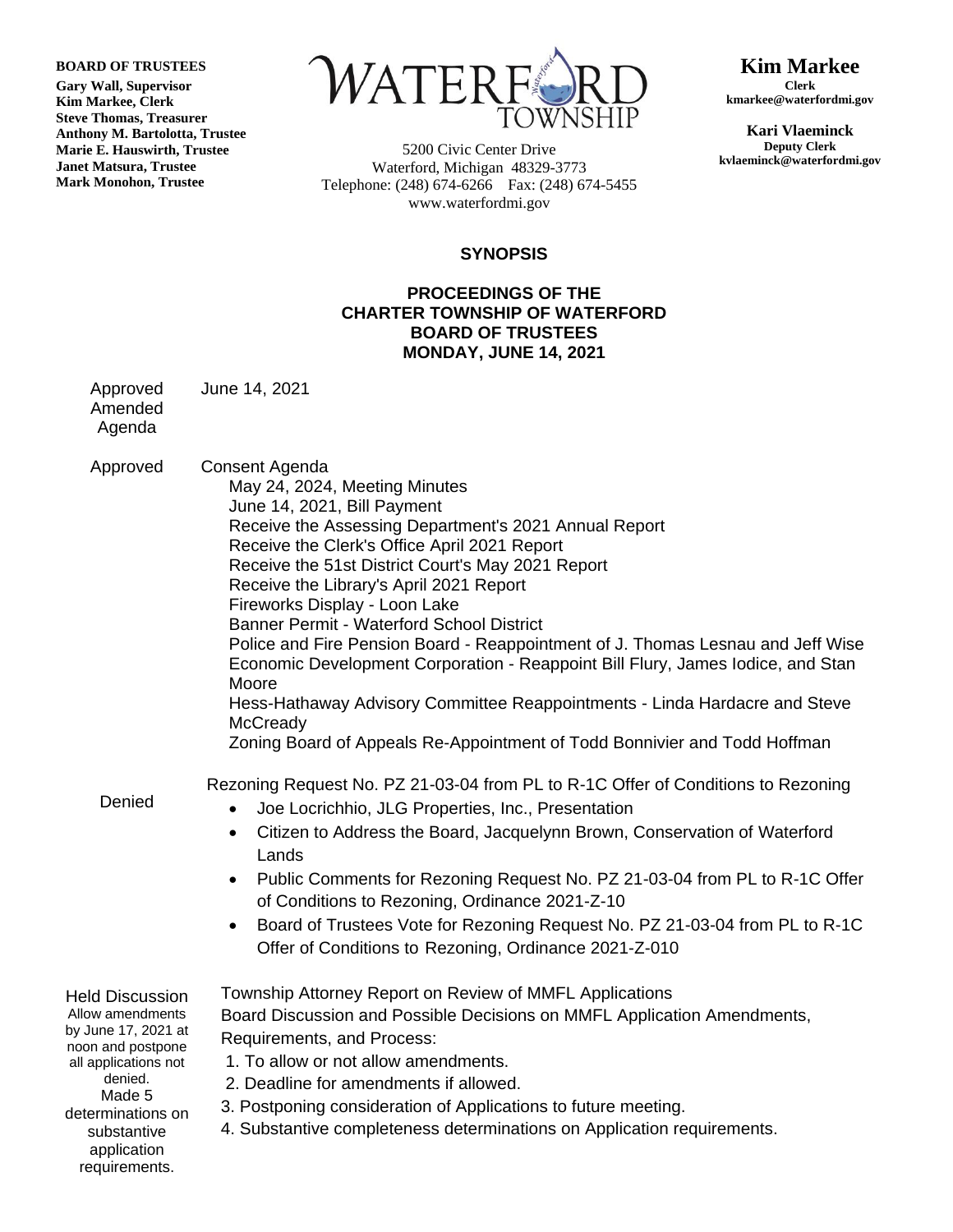| No Action Taken | Consider Application by Michigan Community Collective, LLC for Medical Marihuana<br>Processor License at 332 Summit Drive<br>Possible Adoption of Final Decision Resolution Denying Medical<br>6.3.1<br>Marihuana Facility License Application, Michigan Community Collective, LLC for<br>Medical Marihuana Processor License at 332 Summit Drive        |
|-----------------|----------------------------------------------------------------------------------------------------------------------------------------------------------------------------------------------------------------------------------------------------------------------------------------------------------------------------------------------------------|
| No Action Taken | Consider Application by Michigan Community Collective, LLC for Medical Marihuana<br>Grower Application at 330 Summit Drive<br>6.4.1 Possible Adoption of Final Decision Resolution Denying Medical Marihuana Facility<br>License Application - Michigan Community Collective, LLC for Medical Marihuana Grower<br>Application at 330 Summit Drive        |
| No Action Taken | Consider Application by MistyMee, LLC, For Medical Marihuana Grower License at<br>5327 Dixie Hwy<br>6.5.1 Possible Adoption of Final Decision Resolution Denying Medical Marihuana Facility<br>License Application - by MistyMee, LLC, For Medical Marihuana Grower License at 5327 Dixie<br><b>Hwy</b>                                                  |
| No Action Taken | Consider Application by D&R Investment Group, LLC for Medical Marihuana Grower<br>License at 2425 Williams Drive<br>6.6.1 Possible Adoption Of Final Decision Resolution Denying Medical Marihuana Facility<br>License Application by D&R Investment Group, LLC For Medical Marihuana Grow License At<br>2425 Williams Dr.                               |
| Denied          | Consider Application by Happy Healing Co. For Medical Marihuana Provisioning<br>Center License At 7720 Highland Rd<br>6.7.1 Possible Adoption of Final Decision Resolution Denying Medical Marihuana Facility<br>License Application by Happy Healing Co. For Medical Marihuana Provisioning Center License<br>At 7720 Highland Road                     |
| Denied          | Consider Application by Main Property Holdings, LLC for Medical Marihuana<br>Provisioning Center License at 7265 Highland Rd<br>6.8.1 Possible Adoption of Final Decision Resolution Denying Medical Marihuana Facility<br>License Application by Main Property Holdings, LLC for Medical Marihuana Provisioning Center<br>License at 7265 Highland Road |
| No Action Taken | Consider Application By Quality Roots, Inc. For Medical Marihuana Provisioning<br>Center License At 00 Tull Ct 13-18-376-005<br>6.9.1 Possible Adoption of Final Decision Resolution Denying Medical Marihuana Facility<br>License Application by Quality Roots, Inc. for Medical Provisioning Center License At 00 Tull Ct<br>13-18-376-005             |
| No Action Taken | Consider Application by DNVK 1, LLC for Medical Marihuana Provisioning Center<br>License at 6744 Highland Rd<br>Possible Adoption of Final Decision Resolution Denying Medical Marihuana<br>6.10.1<br>Facility License Application by DNVK 1, LLC for Medical Marihuana Provisioning Center<br>License at 6744 Highland Rd                               |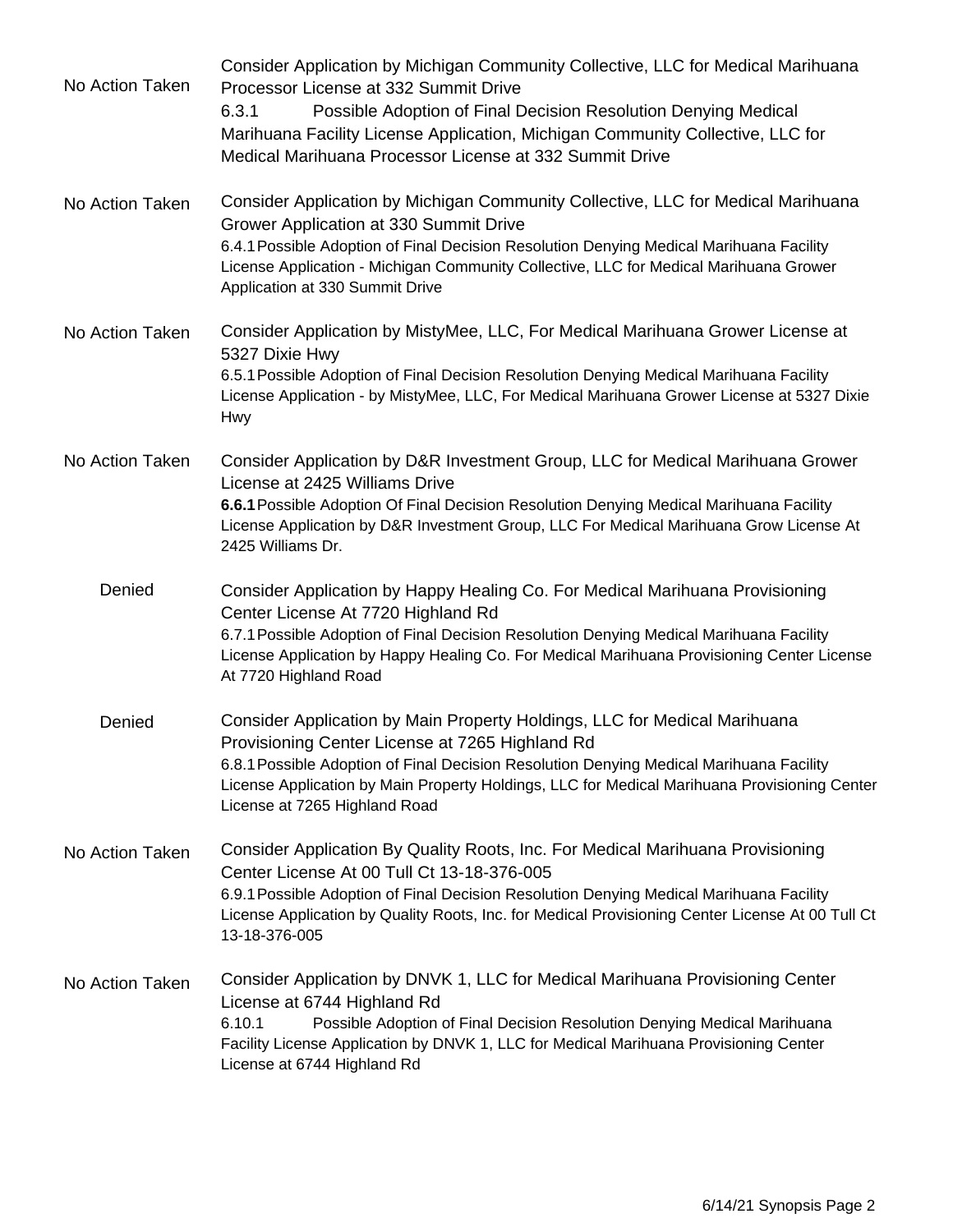| No Action Taken | Consider Application by DNVK 1, LLC for Medical Marihuana Provisioning Center<br>License at 2460 Dixie Hwy<br>Possible Adoption of Final Decision Resolution Denying Medical Marihuana<br>6.11.1<br>Facility License Application by DNVK 1, LLC for Medical Marihuana Provisioning Center<br>License at 2460 Dixie Hwy                                                                     |
|-----------------|--------------------------------------------------------------------------------------------------------------------------------------------------------------------------------------------------------------------------------------------------------------------------------------------------------------------------------------------------------------------------------------------|
| No Action Taken | Consider Application by DNVK 1, LLC for Medical Marihuana Provisioning Center<br>License at VL-13-18-378-001<br>Possible Adoption of Final Decision Resolution Denying Medical Marihuana<br>6.12.1<br>Facility License Application by DNVK 1, LLC for Medical Marihuana Provisioning Center<br>License at VL-13-18-378-001                                                                 |
| No Action Taken | Consider Application by DNVK 1, LLC for Medical Marihuana Provisioning Center<br>License at 5790-5832 Highland Rd<br>Possible Adoption of Final Decision Resolution Denying Medical Marihuana<br>6.13.1<br>Facility License Application by DNVK 1, LLC for Medical Marihuana Provisioning Center<br>License at 5790-5832 Highland Rd                                                       |
| No Action Taken | Consider Application by DNVK 1, LLC for Medical Marihuana Provisioning Center<br>License at 7766 Highland Rd and VL 13-18-353-035<br>Possible Adoption of Final Decision Resolution Denying Medical Marihuana<br>6.14.1<br>Facility License Application by DNVK 1, LLC for Medical Marihuana Provisioning Center<br>License at 7766 Highland Rd and VL 13-18-353-035                       |
| No Action Taken | Consider Application by Golden Rockies, Inc. For Medical Marihuana Provisioning<br>Center License at 5770 & 5806 Dixie Hwy<br>Possible Adoption of Final Decision Resolution Denying Medical Marihuana<br>6.15.1<br>Facility License Application by Golden Rockies, Inc. For Medical Marihuana Provisioning<br>Center License at 5770 & 5806 Dixie Hwy                                     |
| No Action Taken | Consider Application by Attitude Wellness D/B/A Lume Cannabis Co. For Medical<br>Marihuana Provisioning Center License at 3455 Highland Road<br>Possible Adoption of Final Decision Resolution Denying Medical Marihuana<br>6.16.1<br>Facility License Application by Attitude Wellness D/B/A Lume Cannabis Co. for Medical<br>Marihuana Provisioning Center License at 3455 Highland Road |
| Denied          | Consider Application by MistyMee, LLC for Medical Marihuana Provisioning Center<br>License at 5325 Dixie Hwy<br>6.17.1<br>Possible Adoption of Final Decision Resolution Denying Medical Marihuana<br>Facility License Application by MistyMee, LLC for Medical Marihuana Provisioning Center<br>License at 5325 Dixie Hwy                                                                 |
| No Action Taken | Consider Application by Revolution Strains, Inc. For Medical Marihuana Provisioning<br>Center License At 3432 Highland Road<br>Possible Adoption of Final Decision Resolution Denying Medical Marihuana<br>6.18.1<br>Facility License Application by Revolution Strains, Inc. for Medical Marihuana Provisioning<br>Center License at 3432 Highland Road                                   |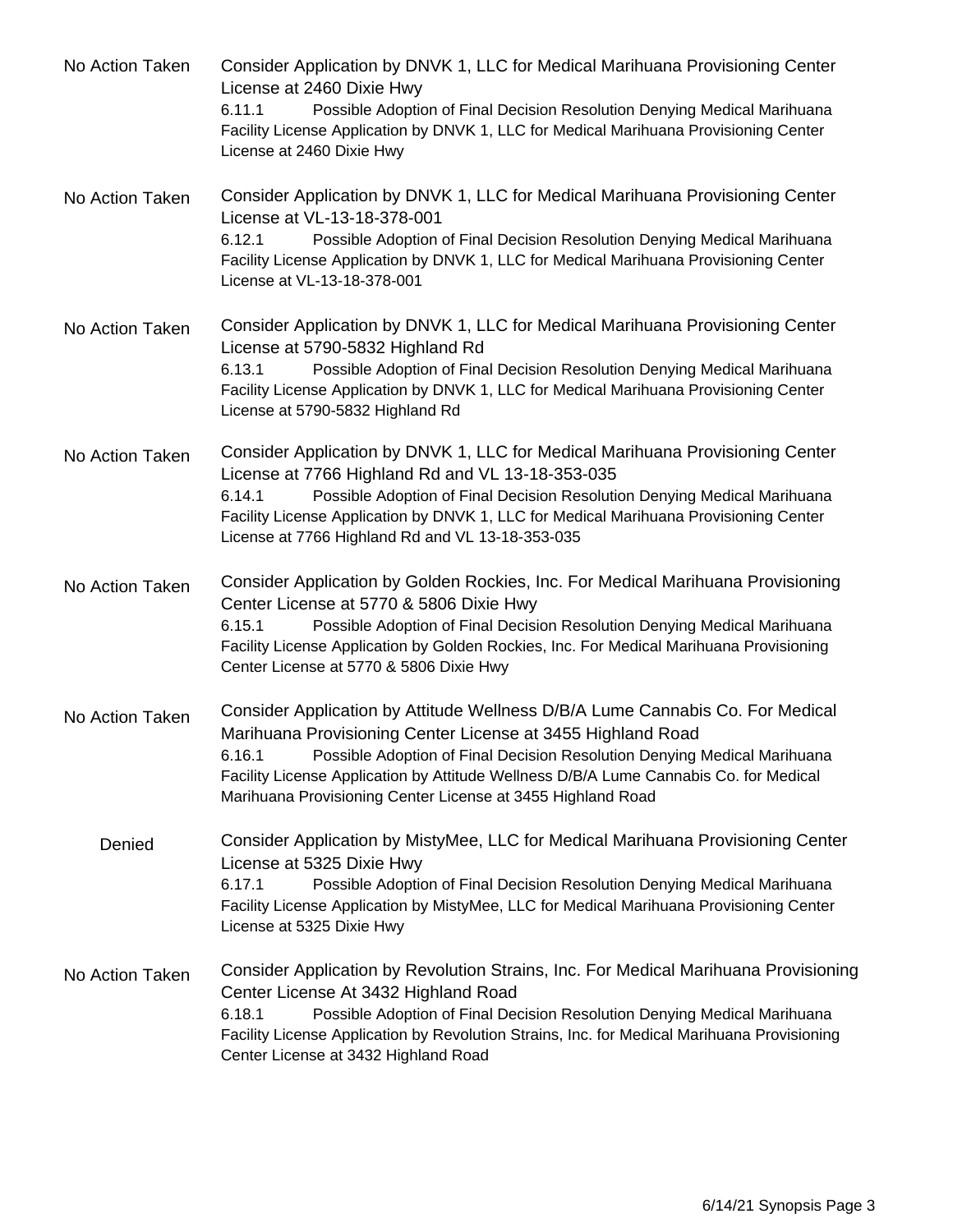| Denied                                                  | Consider Application by Revolution Strains, Inc. For Medical Marihuana Provisioning<br>Center License at 4030 Dixie Hwy<br>Possible Adoption of Final Decision Resolution Denying Medical Marihuana<br>6.19.1<br>Facility License Application by Revolution Strains, Inc. For Medical Marihuana Provisioning<br>Center License At 4030 Dixie Hwy                                   |
|---------------------------------------------------------|------------------------------------------------------------------------------------------------------------------------------------------------------------------------------------------------------------------------------------------------------------------------------------------------------------------------------------------------------------------------------------|
| No Action Taken                                         | Consider Application by Galaxy Farms Group, LLC for Medical Marihuana Provisioning<br>Center License at 3560 Elizabeth Lake Road<br>Possible Adoption of Final Decision Resolution Denying Medical Marihuana<br>6.20.1<br>Facility License Application by Galaxy Farms Group, LLC for Medical Marihuana Provisioning<br>Center License at 3560 Elizabeth Lake Road                 |
| No Action Taken                                         | Consider Application by Lake Effect Group, LLC for Medical Marihuana Provisioning<br>Center License at 2020 Dixie Hwy<br>6.21.1<br>Possible Adoption of Final Decision Resolution Denying Medical Marihuana<br>Facility License Application by Lake Effect Group, LLC for Medical Marihuana Provisioning<br>Center License at 2020 Dixie Hwy                                       |
| Accepted<br>Applicant's<br>Withdrawal of<br>Application | Consider Application by Green Peak Industries, LLC for Medical Marihuana<br>Provisioning Center License at 3381 Highland Road<br>6.22.1<br>Possible Adoption of Final Decision Resolution Denying Medical<br>Marihuana Facility License Application by Green Peak Industries, LLC for Medical<br>Marihuana Provisioning Center License at 3381 Highland Road                       |
| No Action Taken                                         | Consider Application by Michigan Community Collective, LLC for Medical Marihuana<br>Provisioning Center License at 205 N. Telegraph Road<br>Possible Adoption of Final Decision Resolution Denying Medical Marihuana<br>6.23.1<br>Facility License Application by Michigan Community Collective, LLC for Medical Marihuana<br>Provisioning Center License at 205 N. Telegraph Road |
| No Action Taken                                         | Consider Application by D&R Investment Group, LLC for Medical Marihuana<br>Provisioning Center License at 4641 Highland Rd<br>6.24.1<br>Possible Adoption of Final Decision Resolution Denying Medical Marihuana<br>Facility License Application by D&R Investment Group, LLC for Medical Marihuana<br>Provisioning Center License at 4641 Highland Rd                             |
| No Action Taken                                         | Consider Application by Holistic Vibes Flint LLC for Medical Marihuana Provisioning<br>Center License at 2135 Dixie Hwy<br>6.25.1<br>Possible Adoption of Final Decision Resolution Denying Medical Marihuana<br>Facility License Application by Holistic Vibes Flint LLC for Medical Marihuana Provisioning<br>Center License at 2135 Dixie Hwy                                   |
| Denied                                                  | Consider Application by Candid Labs LLC for Medical Marihuana Provisioning Center<br>License at 3115 Dixie Hwy<br>6.26.1<br>Possible Adoption of Final Decision Resolution Denying Medical Marihuana<br>Facility License Application by Candid Labs LLC for Medical Marihuana Provisioning Center<br>License at 3115 Dixie Hwy                                                     |